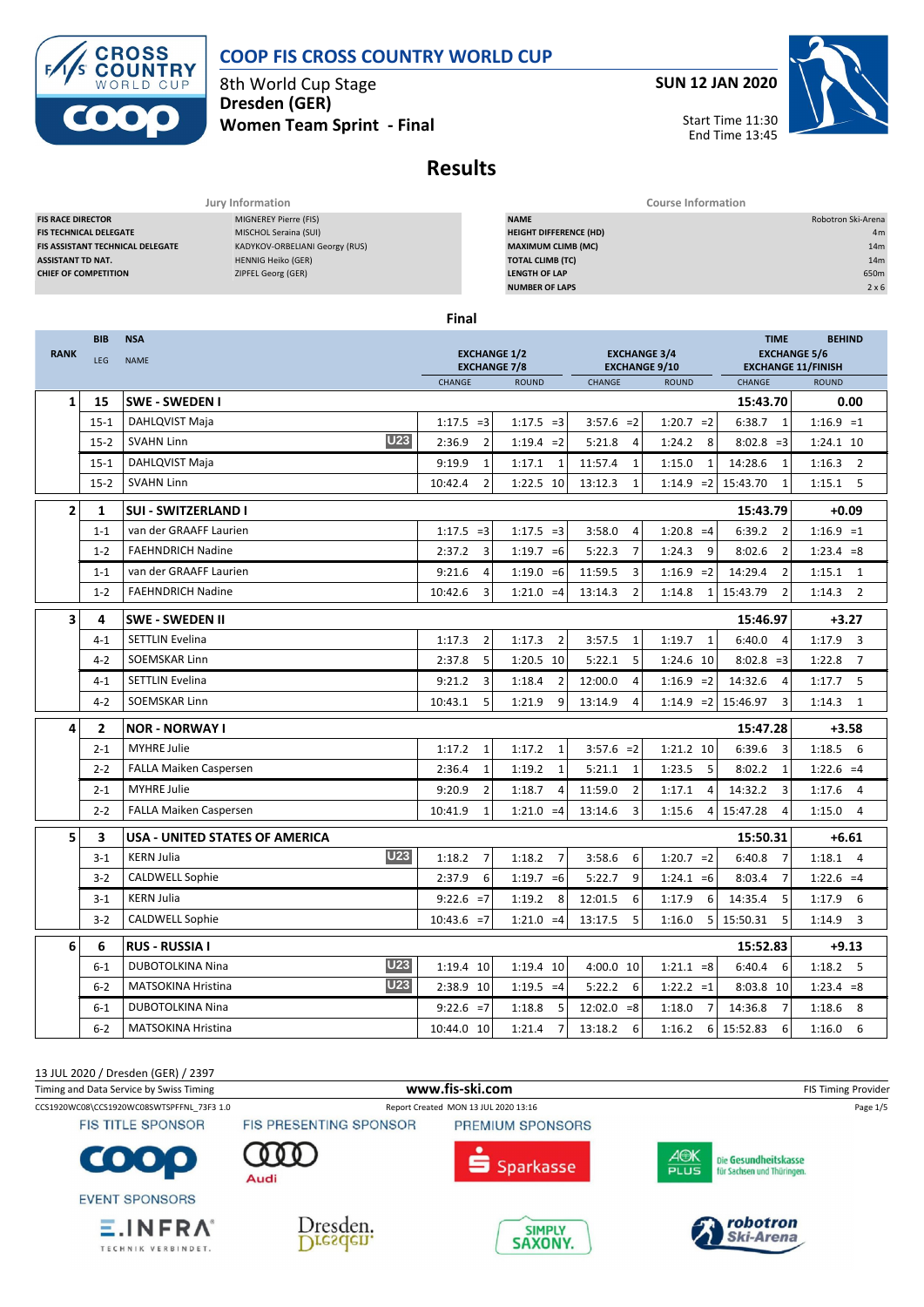

8th World Cup Stage **Dresden (GER) Women Team Sprint - Final** **SUN 12 JAN 2020**



Start Time 11:30 End Time 13:45

# **Results**

|                | <b>BIB</b>     | <b>NSA</b>                             |                                            |                        |                                             |                          | <b>TIME</b>                                      | <b>BEHIND</b> |  |
|----------------|----------------|----------------------------------------|--------------------------------------------|------------------------|---------------------------------------------|--------------------------|--------------------------------------------------|---------------|--|
| <b>RANK</b>    | <b>LEG</b>     | <b>NAME</b>                            | <b>EXCHANGE 1/2</b><br><b>EXCHANGE 7/8</b> |                        | <b>EXCHANGE 3/4</b><br><b>EXCHANGE 9/10</b> |                          | <b>EXCHANGE 5/6</b><br><b>EXCHANGE 11/FINISH</b> |               |  |
|                |                |                                        | CHANGE                                     | <b>ROUND</b>           | CHANGE                                      | <b>ROUND</b>             | CHANGE                                           | <b>ROUND</b>  |  |
| $\overline{ }$ | $\overline{ }$ | <b>CZE - CZECH REPUBLIC I</b>          |                                            |                        |                                             |                          | 15:54.93                                         | $+11.23$      |  |
|                | $7 - 1$        | <b>U23</b><br><b>JANATOVA Katerina</b> | 1:18.7<br>9                                | $1:18.7$ 9             | 3:59.1<br>8                                 | 1:20.9<br>6              | 6:41.4<br>$\mathsf{q}$                           | $1:18.9 = 8$  |  |
|                | $7 - 2$        | <b>HYNCICOVA Petra</b>                 | 2:38.2<br>8                                | $1:19.5 = 4$           | 5:22.5<br>8                                 | 1:23.4<br>4              | 8:03.2<br>6                                      | $1:21.8$ 1    |  |
|                | $7 - 1$        | <b>JANATOVA Katerina</b>               | $9:22.2 = 5$                               | $1:19.0 = 6$           | 12:01.9                                     | 1:18.1<br>8              | 14:36.2<br>6                                     | $1:16.5$ 3    |  |
|                | $7 - 2$        | <b>HYNCICOVA Petra</b>                 | 10:43.8<br>q                               | 1:21.6<br>-8           | 13:19.7<br>8                                | 1:17.8<br>Я              | 15:54.93                                         | $1:18.7$ 9    |  |
| 8              | 19             | <b>GER - GERMANY I</b>                 |                                            |                        |                                             |                          | 15:55.99                                         | $+12.29$      |  |
|                | $19-1$         | <b>KREHL Sofie</b>                     | 1:17.8<br>5                                | 1:17.8<br>5            | 3:59.0<br>$\overline{7}$                    | 1:21.0<br>$\overline{7}$ | 6:41.7 10                                        | $1:18.6$ 7    |  |
|                | $19-2$         | <b>WINKLER Anne</b>                    | 2:38.0<br>7                                | 1:20.2<br>q            | 5:23.1 10                                   | $1:24.1 = 6$             | $8:03.6 = 8$                                     | $1:21.9$ 2    |  |
|                | $19-1$         | <b>KREHL Sofie</b>                     | $9:22.2 = 5$                               | 1:18.6<br>3            | $12:02.0 = 8$                               | 1:19.0<br>9              | 14:39.5<br>9                                     | $1:19.2$ 9    |  |
|                | $19-2$         | <b>WINKLER Anne</b>                    | 10:43.0<br>$\overline{4}$                  | 1:20.8<br>3            | 13:20.3<br>9                                | 1:18.3 10 15:55.99       | 8                                                | $1:16.4$ 8    |  |
| 9              | 5              | <b>RUS - RUSSIA II</b>                 |                                            |                        |                                             |                          | 15:56.59                                         | $+12.89$      |  |
|                | $5 - 1$        | SHAPOVALOVA Evgenia                    | 8<br>1:18.6                                | 1:18.6<br>8            | 3:59.5<br>9                                 | $1:21.1 = 8$             | 6:41.3<br>8                                      | 1:19.6 10     |  |
|                | $5-2$          | <b>MATVEEVA Natalia</b>                | 2:38.4<br>9                                | 1:19.8<br>8            | 5:21.7<br>$\overline{3}$                    | $1:22.2 = 1$             | $8:03.6 = 8$                                     | $1:22.3$ 3    |  |
|                | $5 - 1$        | SHAPOVALOVA Evgenia                    | 9:23.8 10                                  | 1:20.2<br>9            | 12:03.5 10                                  | 1:20.2 10                | 14:40.2 10                                       | 1:19.7 10     |  |
|                | $5 - 2$        | <b>MATVEEVA Natalia</b>                | 10:43.3<br>6                               | 1:19.5<br>$\mathbf{1}$ | 13:20.5 10                                  | 1:17.0                   | $15:56.59 = 9$                                   | $1:16.3$ 7    |  |
| 10             | 8              | 15:57.13<br><b>NOR - NORWAY II</b>     |                                            |                        |                                             |                          |                                                  |               |  |
|                | $8 - 1$        | <b>EIDE Mari</b>                       | 1:18.1<br>6                                | 1:18.1<br>6            | 3:58.3<br>5                                 | $1:20.8 = 4$             | 6:40.3<br>5                                      | $1:18.9 = 8$  |  |
|                | $8 - 2$        | ALNAES Anikken Gjerde                  | 2:37.5<br>4                                | $1:19.4 = 2$           | 5:21.4<br>$\mathcal{P}$                     | 1:23.1<br>3              | 8:03.0<br>5                                      | $1:22.7$ 6    |  |
|                | $8 - 1$        | <b>EIDE Mari</b>                       | 9:23.3<br>q                                | 1:20.3 10              | 12:01.0<br>5                                | 1:17.4<br>5              | 14:37.7<br>8                                     | $1:18.5$ 7    |  |
|                | $8 - 2$        | ALNAES Anikken Gjerde                  | $10:43.6 = 7$                              | 1:20.3<br>2            | 13:19.2                                     | 1:18.2<br>9              | 15:57.13 10                                      | 1:19.4 10     |  |

13 JUL 2020 / Dresden (GER) / 2397

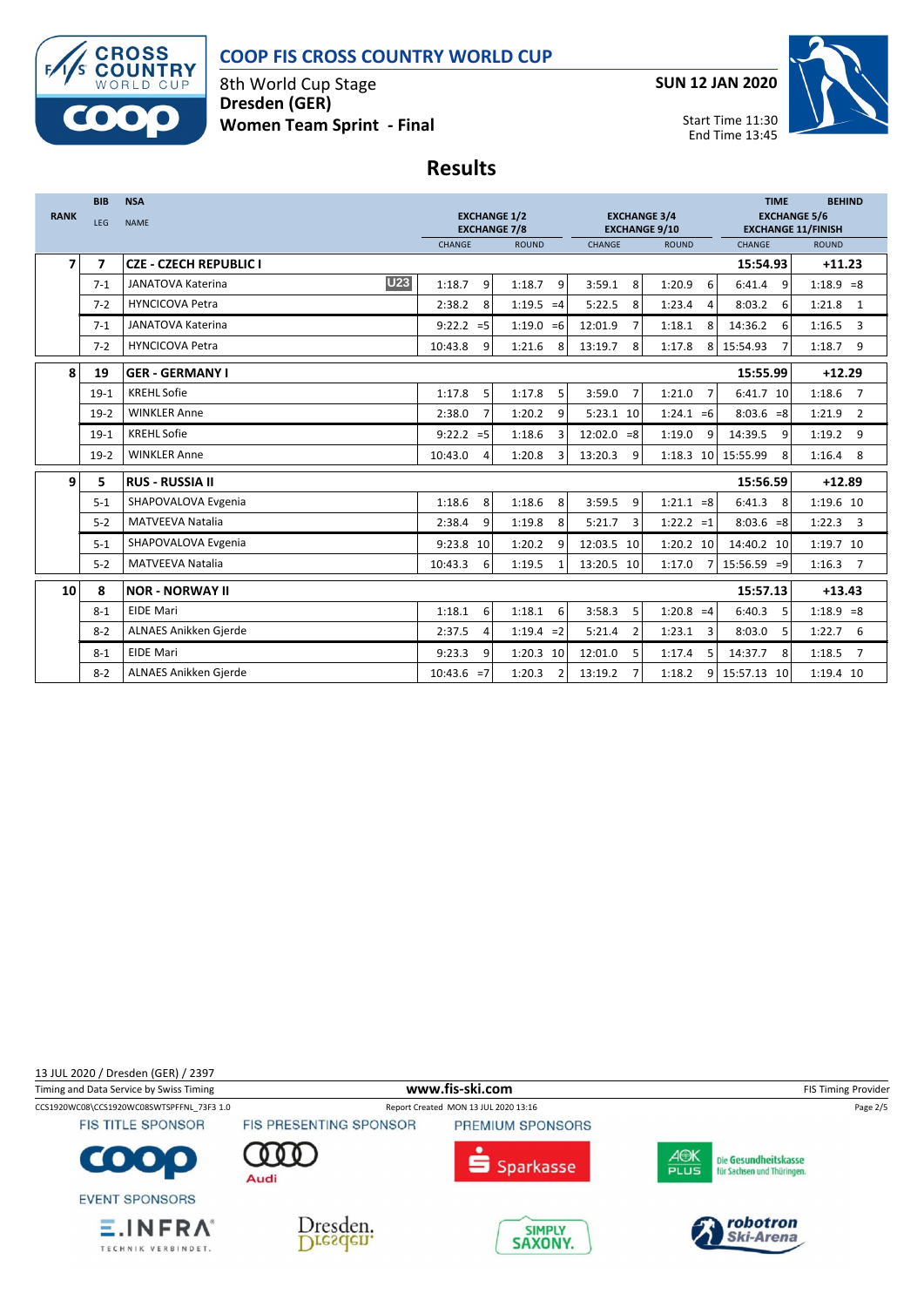

8th World Cup Stage **Dresden (GER) Women Team Sprint - Final** **SUN 12 JAN 2020**



End Time 13:45

## **Results**

| <b>Semifinals</b> |  |
|-------------------|--|
|-------------------|--|

|             | <b>BIB</b> | <b>NSA</b>                               | <b>TIME</b>                                |                                   |                                             |                          |                                                  |                          |  |  |
|-------------|------------|------------------------------------------|--------------------------------------------|-----------------------------------|---------------------------------------------|--------------------------|--------------------------------------------------|--------------------------|--|--|
| <b>RANK</b> | <b>LEG</b> | <b>NAME</b>                              | <b>EXCHANGE 1/2</b><br><b>EXCHANGE 7/8</b> |                                   | <b>EXCHANGE 3/4</b><br><b>EXCHANGE 9/10</b> |                          | <b>EXCHANGE 5/6</b><br><b>EXCHANGE 11/FINISH</b> |                          |  |  |
|             |            |                                          | CHANGE                                     | <b>ROUND</b>                      | <b>CHANGE</b>                               | <b>ROUND</b>             | CHANGE                                           | <b>ROUND</b>             |  |  |
| 11          | 21         | <b>CAN - CANADA I</b>                    |                                            |                                   | <b>SEMIFINAL 1 RANK:3</b>                   |                          | 15:38.43                                         | $+0.64$                  |  |  |
|             | $21 - 1$   | <b>STEWART-JONES Katherine</b>           | 3<br>1:16.6                                | 1:16.6<br>$\overline{\mathbf{3}}$ | 3:56.1 10                                   | 1:18.5 11                | 6:36.6 12                                        | 1:22.2 12                |  |  |
|             | $21 - 2$   | <b>BEATTY Dahria</b>                     | $2:37.6 = 5$                               | 1:21.0 11                         | $5:14.4 = 3$                                | 1:18.3<br>2              | $7:55.6 = 8$                                     | $1:19.0$ 2               |  |  |
|             | $21 - 1$   | <b>STEWART-JONES Katherine</b>           | 6<br>9:13.7                                | $1:18.1 = 4$                      | 6<br>11:51.3                                | 1:18.0<br>8              | 14:24.0<br>5                                     | $1:17.4 = 7$             |  |  |
|             | $21 - 2$   | <b>BEATTY Dahria</b>                     | 10:33.3<br>3                               | 1:19.6<br>4                       | $\overline{2}$<br>13:06.6                   | 1:15.3<br>$\mathbf{1}$   | 15:38.43<br>3                                    | $1:14.4$ 1               |  |  |
| 12          | 14         | <b>SLO - SLOVENIA</b>                    |                                            |                                   | <b>SEMIFINAL 1 RANK:4</b>                   |                          | 15:38.89                                         | $+1.10$                  |  |  |
|             | $14 - 1$   | VISNAR Katja                             | $1:17.2 = 6$                               | $1:17.2 = 6$                      | 3:55.9<br>9                                 | 1:18.3 10                | $6:35.0 = 3$                                     | $1:19.1$ 1               |  |  |
|             | $14 - 2$   | <b>FABJAN Vesna</b>                      | $2:37.6 = 5$                               | $1:20.4 = 2$                      | 5:15.9 12                                   | 1:20.0 11                | 7:56.1 11                                        | 1:21.1 12                |  |  |
|             | $14-1$     | VISNAR Katja                             | 9:13.5<br>5                                | 1:17.4<br>$\overline{2}$          | $11:51.6 = 7$                               | $\overline{7}$<br>1:17.7 | 14:23.0<br>3                                     | $1:14.9$ 2               |  |  |
|             | $14-2$     | <b>FABJAN Vesna</b>                      | 10:33.9<br>$\overline{7}$                  | $1:20.4=10$                       | 13:08.1<br>$\overline{7}$                   | 1:16.5<br>6              | 15:38.89<br>4                                    | $1:15.8$ 5               |  |  |
| 13          | 17         | <b>FIN-FINLAND I</b>                     |                                            |                                   | <b>SEMIFINAL 1 RANK:5</b>                   |                          | 15:40.80                                         | $+3.01$                  |  |  |
|             | $17 - 1$   | PARMAKOSKI Krista                        | 1:16.0<br>1                                | 1:16.0<br>$\mathbf{1}$            | 3:54.0<br>1                                 | $1:17.4 = 5$             | 6:36.0<br>8                                      | 1:21.6 11                |  |  |
|             | $17-2$     | LYLYNPERA Katri                          | $\mathbf{1}$<br>2:36.6                     | $1:20.6 = 5$                      | $5:14.4 = 3$                                | 1:20.4 12                | 7:55.2<br>6                                      | $1:19.2$ 3               |  |  |
|             | $17-1$     | PARMAKOSKI Krista                        | 9:12.5<br>$\mathbf 1$                      | 1:17.3<br>$\mathbf{1}$            | $\overline{2}$<br>11:49.7                   | 1:16.8<br>3              | 14:25.1<br>8                                     | $1:17.4 = 7$             |  |  |
|             | $17-2$     | <b>LYLYNPERA Katri</b>                   | 10:32.9<br>1                               | $1:20.4=10$                       | 13:07.7<br>6                                | 1:18.0 10 15:40.80       | 5                                                | $1:15.7$ 4               |  |  |
| 14          | 16         | <b>ITA - ITALY I</b>                     |                                            |                                   | <b>SEMIFINAL 1 RANK:6</b><br>15:40.81       |                          |                                                  |                          |  |  |
|             | $16 - 1$   | <b>LAURENT Greta</b>                     | 1:16.9<br>4                                | 1:16.9<br>$\overline{a}$          | 3:54.7<br>3                                 | 1:17.2<br>$\overline{2}$ | 6:34.3<br>1                                      | $+3.02$<br>$1:20.2 = 3$  |  |  |
|             | $16-2$     | <b>SCARDONI Lucia</b>                    | 2:37.5<br>4                                | $1:20.6 = 5$                      | 5:14.1<br>2                                 | $1:19.4 = 6$             | $7:54.7 = 1$                                     | 1:20.4 11                |  |  |
|             | $16-1$     | <b>LAURENT Greta</b>                     | 9:13.3<br>4                                | $1:18.6 = 8$                      | 5<br>11:51.0                                | 6<br>1:17.4              | 14:22.8<br>2                                     | 1:15.7<br>3              |  |  |
|             | $16 - 2$   | <b>SCARDONI Lucia</b>                    | 10:33.6<br>5                               | $1:20.3 = 8$                      | 13:07.1<br>4                                | 1:16.1<br>4              | 15:40.81<br>6                                    | 1:18.0<br>9              |  |  |
|             |            |                                          |                                            |                                   |                                             |                          |                                                  |                          |  |  |
| 15          | 24         | <b>FRA - FRANCE</b>                      |                                            |                                   | <b>SEMIFINAL 1 RANK:7</b>                   | 15:40.86                 | $+3.07$                                          |                          |  |  |
|             | $24-1$     | <b>LATUILLIERE Enora</b>                 | $1:17.7 = 9$                               | $1:17.7 = 9$                      | 3:55.3<br>5                                 | 1:17.1<br>1              | $6:36.1 = 9$                                     | $1:21.0$ 8               |  |  |
|             | $24 - 2$   | <b>U23</b><br><b>QUINTIN Lena</b>        | 2:38.2<br>9                                | 1:20.5<br>4                       | $5:15.1 = 8$                                | 1:19.8 10                | $7:55.6 = 8$                                     | 1:19.5<br>$\overline{4}$ |  |  |
|             | $24-1$     | <b>LATUILLIERE Enora</b>                 | $\overline{7}$<br>9:14.0                   | 1:18.4<br>7                       | 11:52.5<br>9                                | 1:18.3<br>9              | 14:26.4 10                                       | 1:17.7 10                |  |  |
|             | $24 - 2$   | <b>QUINTIN Lena</b>                      | 10:34.2<br>9                               | $1:20.2 = 6$                      | 13:08.7 10                                  | 5 <sup>1</sup><br>1:16.2 | 15:40.86<br>7                                    | $1:14.4$ 2               |  |  |
| 16          | 22         | <b>POL - POLAND</b>                      |                                            |                                   | <b>SEMIFINAL 1 RANK:8</b>                   |                          | 15:41.06                                         | $+3.27$                  |  |  |
|             | $22 - 1$   | <b>U23</b><br><b>SKINDER Monika</b>      | 1:18.2 12                                  | 1:18.2 12                         | 3:56.6 11                                   | 1:17.8<br>8              | $6:36.1 = 9$                                     | $1:20.6$ 6               |  |  |
|             | $22 - 2$   | <b>U23</b><br>MARCISZ Izabela            | 2:38.8 11                                  | $1:20.6 = 5$                      | 5:15.5 11                                   | 3<br>1:18.9              | 7:56.4 12                                        | $1:20.3 = 9$             |  |  |
|             | $22 - 1$   | <b>SKINDER Monika</b>                    | $9:14.5=10$                                | $1:18.1 = 4$                      | $\overline{4}$<br>11:50.6                   | 4<br>1:17.1              | 14:24.3<br>6                                     | $1:16.7$ 6               |  |  |
|             | $22 - 2$   | MARCISZ Izabela                          | 10:33.5<br>4                               | 1:19.0<br>1                       | 13:07.6<br>5                                | 1:17.0<br>9              | 15:41.06<br>8                                    | $1:16.7$ 7               |  |  |
| 17          | 12         | <b>CHN - PEOPLES REPUBLIC of CHINA I</b> |                                            |                                   | <b>SEMIFINAL 2 RANK:9</b>                   |                          | 15:35.79                                         | $+6.34$                  |  |  |
|             | $12 - 1$   | MA Qinghua                               | 1:18.3<br>9                                | 1:18.3<br>9                       | 3:53.0 10                                   | 1:17.8 11                | $6:31.1 = 11$                                    | 1:19.2 10                |  |  |
|             | $12 - 2$   | <b>U23</b><br>CHI Chunxue                | $2:35.2 = 6$                               | 1:16.9<br>3                       | $5:11.9 = 11$                               | $1:18.9$ 6               | 7:48.7<br>8                                      | $1:17.6 = 2$             |  |  |
|             | $12 - 1$   | MA Qinghua                               | $9:07.6 = 10$                              | 1:18.9 10                         | $11:42.2 = 8$                               | $1:17.0 = 8$             | 14:19.5<br>8                                     | $1:19.4$ 9               |  |  |
|             | $12 - 2$   | CHI Chunxue                              | 10:25.2<br>9                               | 1:17.6<br>9                       | 13:00.1<br>9                                | 1:17.9<br>7              | 15:35.79<br>9                                    | $1:16.2$ 8               |  |  |

13 JUL 2020 / Dresden (GER) / 2397

TECHNIK VERBINDET.

Timing and Data Service by Swiss Timing **WWW.fis-Ski.com www.fis-ski.com** FIS Timing Provider CCS1920WC08\CCS1920WC08SWTSPFFNL\_73F3 1.0 Report Created MON 13 JUL 2020 13:16 Page 3/5 **FIS TITLE SPONSOR** FIS PRESENTING SPONSOR PREMIUM SPONSORS AOK<br>PLUS Die Gesundheitskasse C  $\bullet$  . **Sparkasse** für Sachsen und Thüringen. Audi **EVENT SPONSORS** robotron  $E$ . INFRA $^{\circ}$ Dresden. SIMPLY<br>SAXONY. **Ski-Arena** Dresden.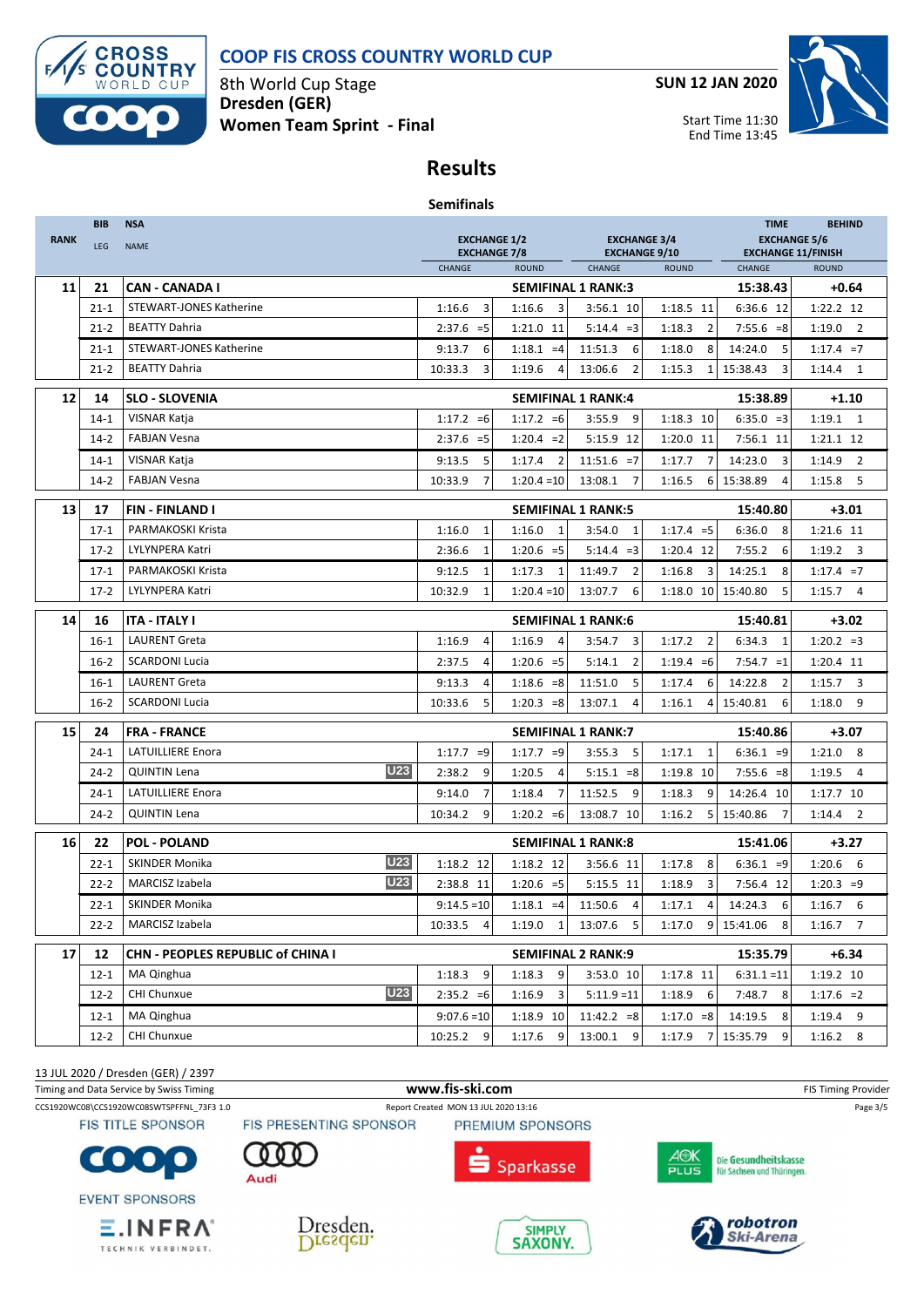

8th World Cup Stage **Dresden (GER) Women Team Sprint - Final** **SUN 12 JAN 2020**



#### **Results**

| <b>RANK</b> | <b>BIB</b><br>LEG | <b>NSA</b><br><b>NAME</b>                 | <b>EXCHANGE 1/2</b><br><b>EXCHANGE 7/8</b> |                                        |                           | <b>EXCHANGE 3/4</b><br><b>EXCHANGE 9/10</b> | <b>TIME</b><br><b>EXCHANGE 5/6</b><br><b>EXCHANGE 11/FINISH</b> | <b>BEHIND</b>            |  |
|-------------|-------------------|-------------------------------------------|--------------------------------------------|----------------------------------------|---------------------------|---------------------------------------------|-----------------------------------------------------------------|--------------------------|--|
|             |                   |                                           | CHANGE                                     | <b>ROUND</b>                           | CHANGE                    | <b>ROUND</b>                                | CHANGE                                                          | <b>ROUND</b>             |  |
| 18          | 25                | <b>FIN - FINLAND II</b>                   |                                            |                                        | <b>SEMIFINAL 1 RANK:9</b> |                                             | 15:41.84                                                        | $+4.05$                  |  |
|             | $25 - 1$          | JOENSUU Jasmi                             | 1:17.1<br>5                                | 1:17.1<br>5                            | 3:55.4<br>6               | $1:17.4 = 5$                                | 6:35.7<br>$\overline{7}$                                        | 1:20.9 7                 |  |
|             | $25 - 2$          | <b>U23</b><br><b>OLKKONEN Tija</b>        | 2:38.0<br>8                                | 1:20.9 10                              | $5:14.8 = 5$              | $1:19.4 = 6$                                | 7:55.9 10                                                       | 1:20.2<br>8              |  |
|             | $25 - 1$          | JOENSUU Jasmi                             | $9:14.5=10$                                | $1:18.6 = 8$                           | $11:51.6 = 7$             | 5<br>1:17.2                                 | 14:24.8<br>$\overline{7}$                                       | $1:16.4 = 4$             |  |
|             | $25 - 2$          | <b>OLKKONEN Tiia</b>                      | $10:34.4 = 10$                             | 5<br>1:19.9                            | 13:08.4<br>8              | 8<br>1:16.8                                 | 9<br>15:41.84                                                   | $1:17.0$ 8               |  |
| 19          | 20                | <b>GER - GERMANY II</b>                   |                                            | <b>SEMIFINAL 1 RANK:10</b>             |                           |                                             | 15:42.22                                                        | $+4.43$                  |  |
|             | $20 - 1$          | <b>HERRMANN Nadine</b>                    | 8<br>1:17.5                                | 1:17.5<br>$\overline{8}$               | $\overline{7}$<br>3:55.6  | $\overline{7}$<br>1:17.7                    | $6:35.0 = 3$                                                    | $1:20.2 = 3$             |  |
|             | $20 - 2$          | <b>U23</b><br><b>DANNER Alexandra</b>     | $\overline{7}$<br>2:37.9                   | $1:20.4 = 2$                           | $5:14.8 = 5$              | 1:19.2<br>4                                 | 7:55.3<br>$\overline{7}$                                        | $1:20.3 = 9$             |  |
|             | $20 - 1$          | <b>HERRMANN Nadine</b>                    | 9:13.1<br>3                                | $\overline{\mathbf{3}}$<br>1:17.8      | 11:52.8 10                | 1:18.8 10                                   | 14:26.0<br>9                                                    | 1:17.5<br>9              |  |
|             | $20 - 2$          | DANNER Alexandra                          | 10:34.0<br>8                               | 1:20.9 12                              | 13:08.5<br>9              | 1:15.7<br>$\overline{2}$                    | 15:42.22 10                                                     | 1:16.2<br>6              |  |
| 20          | 11                | <b>CZE - CZECH REPUBLIC II</b>            |                                            | <b>SEMIFINAL 2 RANK:10</b>             |                           |                                             | 15:45.86                                                        | $+16.41$                 |  |
|             | $11 - 1$          | <b>U23</b><br><b>BERANOVA Tereza</b>      | $1:19.1 = 11$                              | $1:19.1 = 11$                          | 3:54.0 11                 | 1:18.4 12                                   | $6:31.1 = 11$                                                   | $1:19.6 = 12$            |  |
|             | $11 - 2$          | <b>U23</b><br><b>HOLIKOVA Zuzana</b>      | $2:35.6=10$                                | $1:16.5 = 1$                           | 5:11.5<br>$\overline{7}$  | 1:17.5<br>$\overline{2}$                    | 7:49.0 10                                                       | $1:17.9$ 4               |  |
|             | $11 - 1$          | <b>BERANOVA Tereza</b>                    | 9:08.8 12                                  | 1:19.8 12                              | 11:44.0 11                | 1:18.5 11                                   | 14:23.3 10                                                      | 1:19.5 10                |  |
|             | $11 - 2$          | <b>HOLIKOVA Zuzana</b>                    | 10:25.5 10                                 | 1:16.7<br>$\overline{4}$               | 13:03.8 10                |                                             | 1:19.8 10 15:45.86 10                                           | 1:22.5 11                |  |
| 21          | 10                | <b>SUI - SWITZERLAND II</b>               |                                            | <b>SEMIFINAL 2 RANK:11</b>             |                           |                                             | 15:52.59                                                        | $+23.14$                 |  |
|             | $10-1$            | <b>U23</b><br><b>STEINER Desiree</b>      | 1:17.5<br>$\overline{4}$                   | 1:17.5<br>$\overline{4}$               | 3:52.9<br>9               | $1:17.5 = 9$                                | 6:30.6<br>8                                                     | $1:18.9 = 8$             |  |
|             | $10-2$            | <b>MEIER Alina</b>                        | $2:35.4 = 8$                               | 1:17.9 12                              | $5:11.7 = 9$              | 5<br>1:18.8                                 | 7:48.8<br>9                                                     | $1:18.2$ 5               |  |
|             | $10-1$            | <b>STEINER Desiree</b>                    | 9:07.3<br>8                                | $1:18.5 = 6$                           | 11:40.7<br>6              | $1:16.4 = 2$                                | 14:31.6 11                                                      | 1:18.9<br>8              |  |
|             | $10-2$            | <b>MEIER Alina</b>                        | 10:24.3<br>6                               | $1:17.0 = 5$                           | 13:12.7 11                | 1:32.0 13                                   | 15:52.59 11                                                     | 1:20.9 10                |  |
| 22          | 23                | <b>CHN - PEOPLES REPUBLIC of CHINA II</b> |                                            | <b>SEMIFINAL 1 RANK:11</b>             | 15:58.98                  | $+21.19$                                    |                                                                 |                          |  |
|             | $23 - 1$          | <b>U23</b><br>JIALIN Bayani               | 1:17.8 11                                  | 1:17.8 11                              | 3:58.2 12                 | 1:19.1 12                                   | 6:36.5 11                                                       | $1:21.1$ 9               |  |
|             | $23 - 2$          | <b>U23</b><br>YILAMUJIANG Dinigeer        | 2:39.1 12                                  | 1:21.3 12                              | 5:15.4 10                 | 1:17.2<br>$\mathbf{1}$                      | 7:55.0<br>$\overline{\mathbf{3}}$                               | 1:18.5<br>$\overline{1}$ |  |
|             | $23-1$            | JIALIN Bayani                             | 9:14.2<br>8                                | 1:19.2 10                              | 11:55.7 11                | 1:21.3 11                                   | 14:36.8 11                                                      | 1:22.3 11                |  |
|             | $23 - 2$          | YILAMUJIANG Dinigeer                      | $10:34.4 = 10$                             | $1:20.2 = 6$                           | 13:14.5 11                | 1:18.8 12                                   | 15:58.98 11                                                     | 1:22.1 12                |  |
| 23          | 18                | <b>ITA - ITALY II</b>                     |                                            | <b>SEMIFINAL 1 RANK:12</b><br>16:03.10 |                           |                                             |                                                                 |                          |  |
|             | $18-1$            | <b>CANCLINI Alice</b>                     | $1:17.7 = 9$                               | $1:17.7 = 9$                           | 8<br>3:55.7               | $1:17.3 = 3$                                | 6:35.5<br>6                                                     | $1:20.4$ 5               |  |
|             | $18-2$            | <b>DEBERTOLIS Ilaria</b>                  | 2:38.4 10                                  | 9<br>1:20.7                            | $5:15.1 = 8$              | $1:19.4 = 6$                                | $7:55.1 = 4$                                                    | $1:19.6$ 5               |  |
|             | $18-1$            | <b>CANCLINI Alice</b>                     | 9:15.2 12                                  | 1:20.1 12                              | 11:59.3 12                | 1:24.8 12                                   | 14:42.4 12                                                      | 1:24.9 12                |  |
|             | $18-2$            | <b>DEBERTOLIS Ilaria</b>                  | 10:34.5 12                                 | $1:19.3 = 2$                           | 13:17.5 12                |                                             | 1:18.2 11 16:03.10 12                                           | 1:20.7 11                |  |
| 24          | 9                 | <b>UKR - UKRAINE</b>                      |                                            | <b>SEMIFINAL 2 RANK:12</b>             |                           |                                             | 16:13.55                                                        | $+44.10$                 |  |
|             | $9 - 1$           | <b>U23</b><br><b>KROL Yuliia</b>          | $1:19.1 = 11$                              | $1:19.1 = 11$                          | 3:55.4 13                 | 1:19.1 13                                   | 6:33.5 13                                                       | $1:19.6 = 12$            |  |
|             | $9-2$             | KAMINSKA Valentyna                        | 2:36.3 12                                  | $1:17.2 = 5$                           | 5:13.9 13                 | $1:18.5 = 3$                                | 7:53.8 13                                                       | 1:20.3 13                |  |
|             | $9 - 1$           | <b>KROL Yuliia</b>                        | 9:15.9 13                                  | 1:22.1 13                              | 12:02.8 13                | 1:23.6 13                                   | 14:50.8 13                                                      | 1:24.2 13                |  |
|             | $9 - 2$           | KAMINSKA Valentyna                        | 10:39.2 12                                 | 1:23.3 12                              | 13:26.6 12                | 1:23.8 11                                   | 16:13.55 12                                                     | 1:22.7 12                |  |